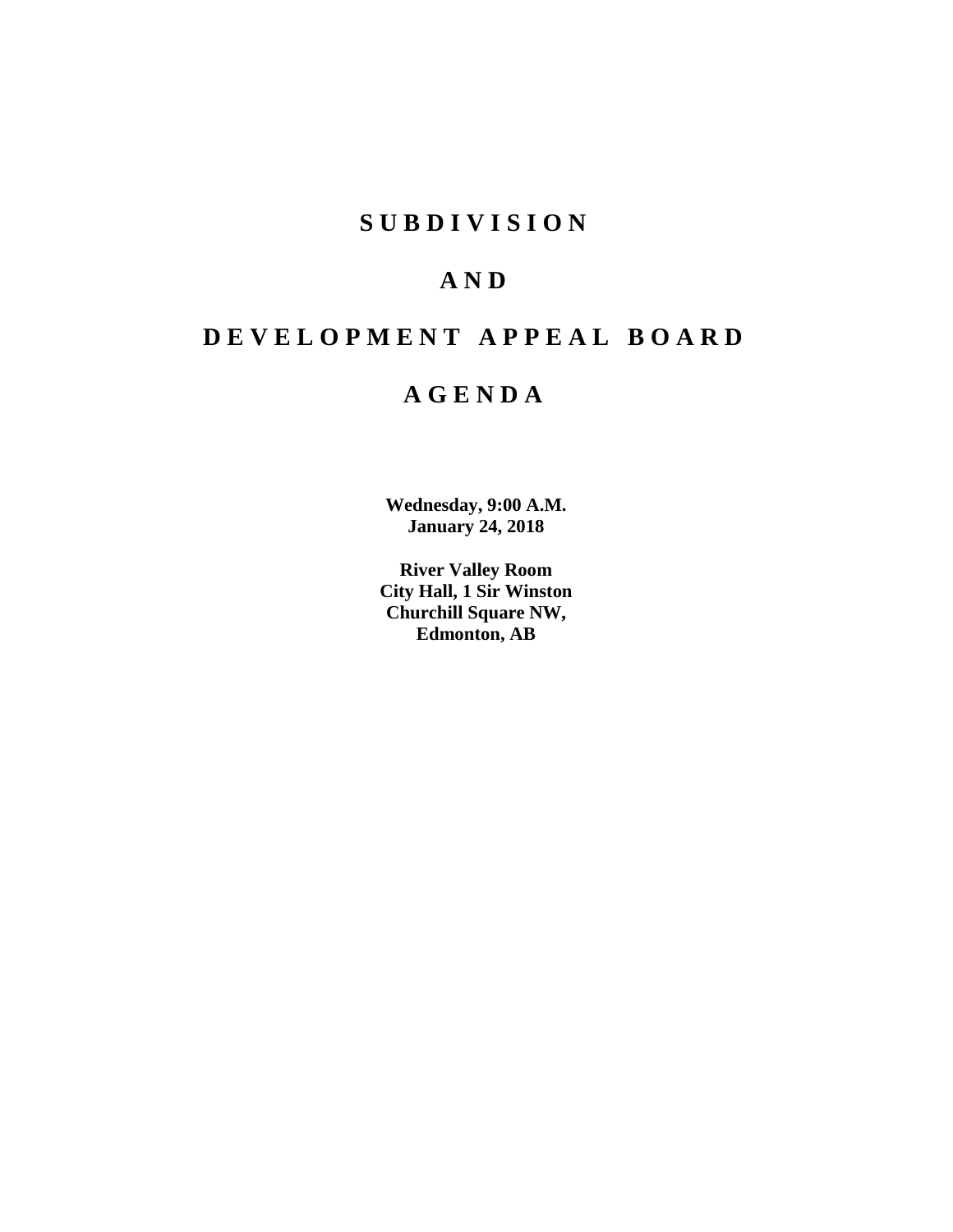|              | 9:00 A.M.    | SDAB-D-18-010              | Construct exterior alterations to an Accessory<br>Building (rear greenhouse (14.02 metres by 7.93)<br>metres)                                                                                                              |
|--------------|--------------|----------------------------|----------------------------------------------------------------------------------------------------------------------------------------------------------------------------------------------------------------------------|
|              |              |                            | 3392 - Cutler Crescent SW<br>Project No.: 230508286-002                                                                                                                                                                    |
|              |              |                            |                                                                                                                                                                                                                            |
| $\mathbf{I}$ | $10:30$ A.M. | SDAB-D-18-011<br>WITHDRAWN | Construct a Semi-Detached House with front<br>uncovered deck, fireplace, rear uncovered deck<br>(irregular shape), and to a demolish an existing<br>Single Detached House and Accessory Building<br>(rear detached Garage) |
|              |              |                            | 9706 - 69 Avenue NW<br>Project No.: 265858612-001                                                                                                                                                                          |

## **SUBDIVISION AND DEVELOPMENT APPEAL BOARD River Valley Room**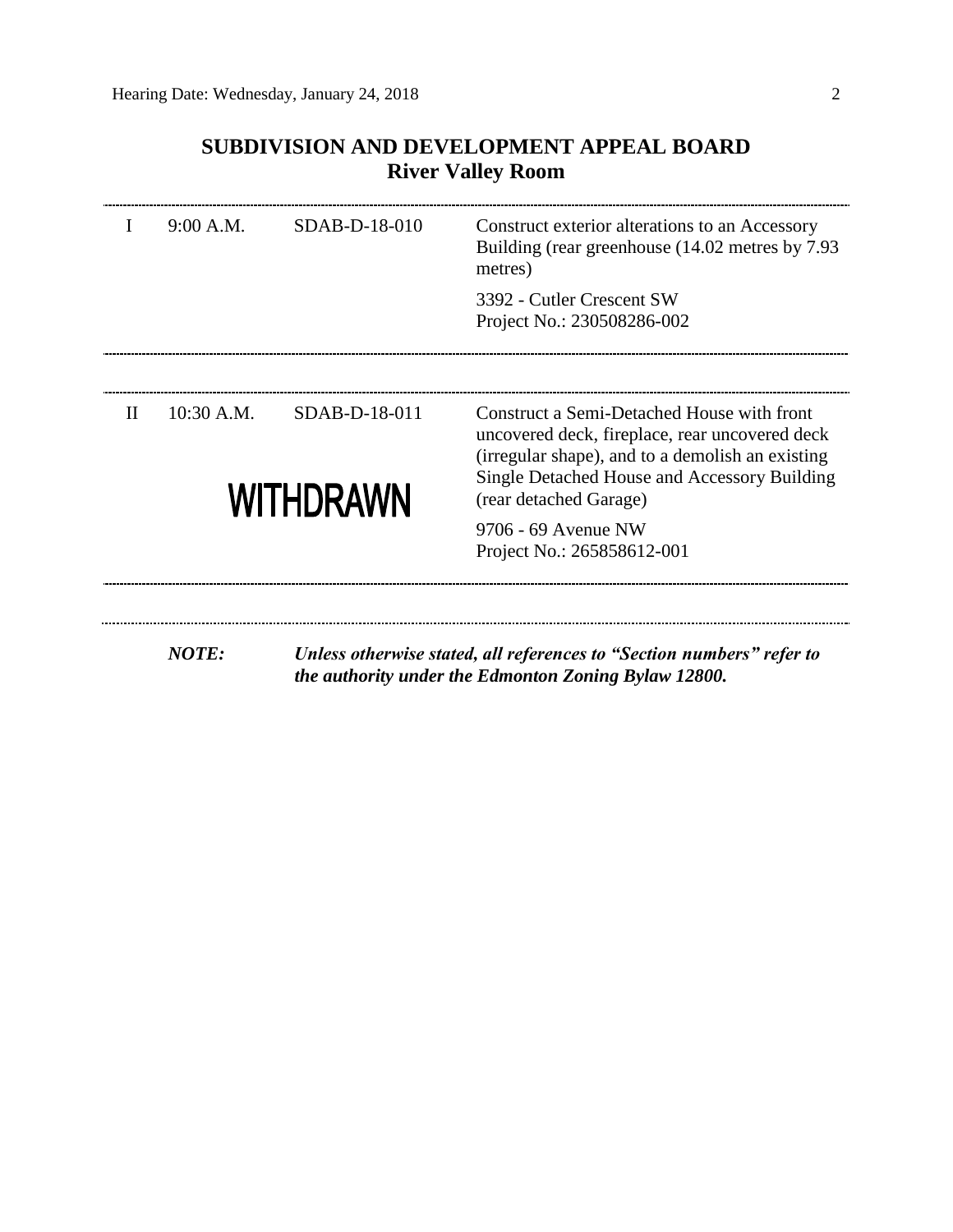| <b>ITEM I: 9:00 A.M.</b> |                                                        | FILE: SDAB-D-18-010                                                                                                             |
|--------------------------|--------------------------------------------------------|---------------------------------------------------------------------------------------------------------------------------------|
|                          | AN APPEAL FROM THE DECISION OF THE DEVELOPMENT OFFICER |                                                                                                                                 |
|                          | <b>APPELLANT:</b>                                      |                                                                                                                                 |
|                          | <b>APPLICATION NO.:</b>                                | 230508286-002                                                                                                                   |
|                          | <b>APPLICATION TO:</b>                                 | Construct exterior alterations<br>$\mathsf{to}$<br>an<br>Accessory Building (rear greenhouse<br>$(14.02$ metres by 7.93 metres) |
|                          | <b>DECISION OF THE</b><br>DEVELOPMENT AUTHORITY:       | Refused                                                                                                                         |
|                          | <b>DECISION DATE:</b>                                  | December 13, 2017                                                                                                               |
|                          | <b>DATE OF APPEAL:</b>                                 | December 26, 2017                                                                                                               |
|                          | <b>MUNICIPAL DESCRIPTION</b><br>OF SUBJECT PROPERTY:   | 3392 - Cutler Crescent SW                                                                                                       |
|                          | <b>LEGAL DESCRIPTION:</b>                              | Plan 1320325 Blk 3 Lot 71                                                                                                       |
|                          | ZONE:                                                  | RSL Residential Small Lot Zone                                                                                                  |
|                          | <b>OVERLAY:</b>                                        | N/A                                                                                                                             |
|                          | STATUTORY PLAN:                                        | N/A                                                                                                                             |
|                          |                                                        |                                                                                                                                 |

## *Grounds for Appeal*

The Appellant provided the following reasons for appealing the decision of the Development Authority:

> Development officer refused according to the bylaw 12800 section - 52.4.e. Building construction has been completing 80%. Siding and Roofing job completed.

## *General Matters*

### **Appeal Information:**

The *Municipal Government Act*, RSA 2000, c M-26 states the following:

**Grounds for Appeal 685(1)** If a development authority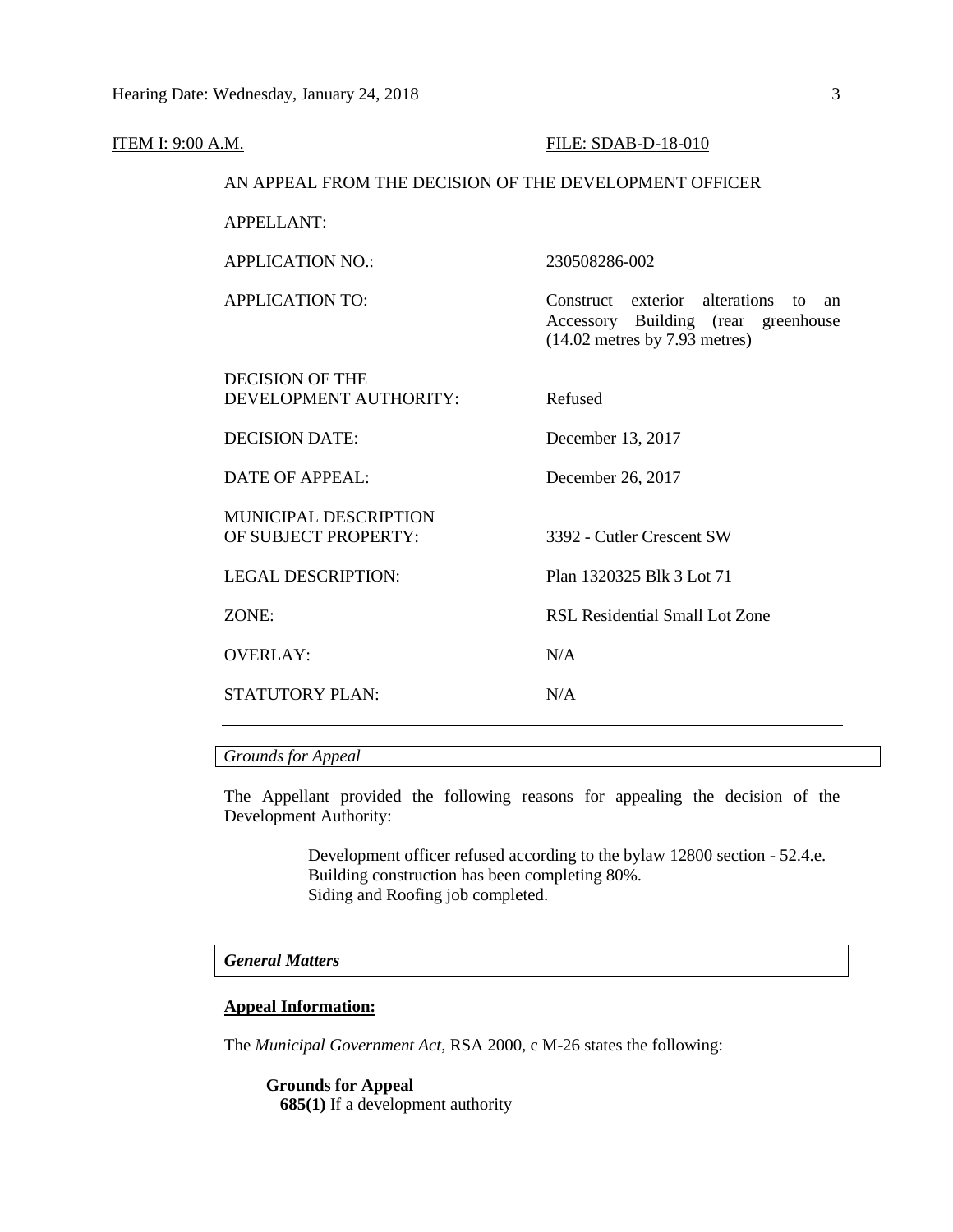- (a) fails or refuses to issue a development permit to a person,
- (b) issues a development permit subject to conditions, or
- (c) issues an order under section 645,

the person applying for the permit or affected by the order under section 645 may appeal to the subdivision and development appeal board.

## **Appeals**

**686(1)** A development appeal to a subdivision and development appeal board is commenced by filing a notice of the appeal, containing reasons, with the board,

- (a) in the case of an appeal made by a person referred to in section 685(1)
	- (i) with respect to an application for a development permit,
		- (A) within 21 days after the date on which the decision is made under section 642, […]

#### …

### **Hearing and Decision**

**687(3)** In determining an appeal, the subdivision and development appeal board

…

- (a.1) must comply with the land use policies;
- (a.2) subject to section 638, must comply with any applicable statutory plans;
- (a.3) subject to clause (d), must comply with any land use bylaw in effect;

…

- (c) may confirm, revoke or vary the order, decision or development permit or any condition attached to any of them or make or substitute an order, decision or permit of its own;
- (d) may make an order or decision or issue or confirm the issue of a development permit even though the proposed development does not comply with the land use bylaw if, in its opinion,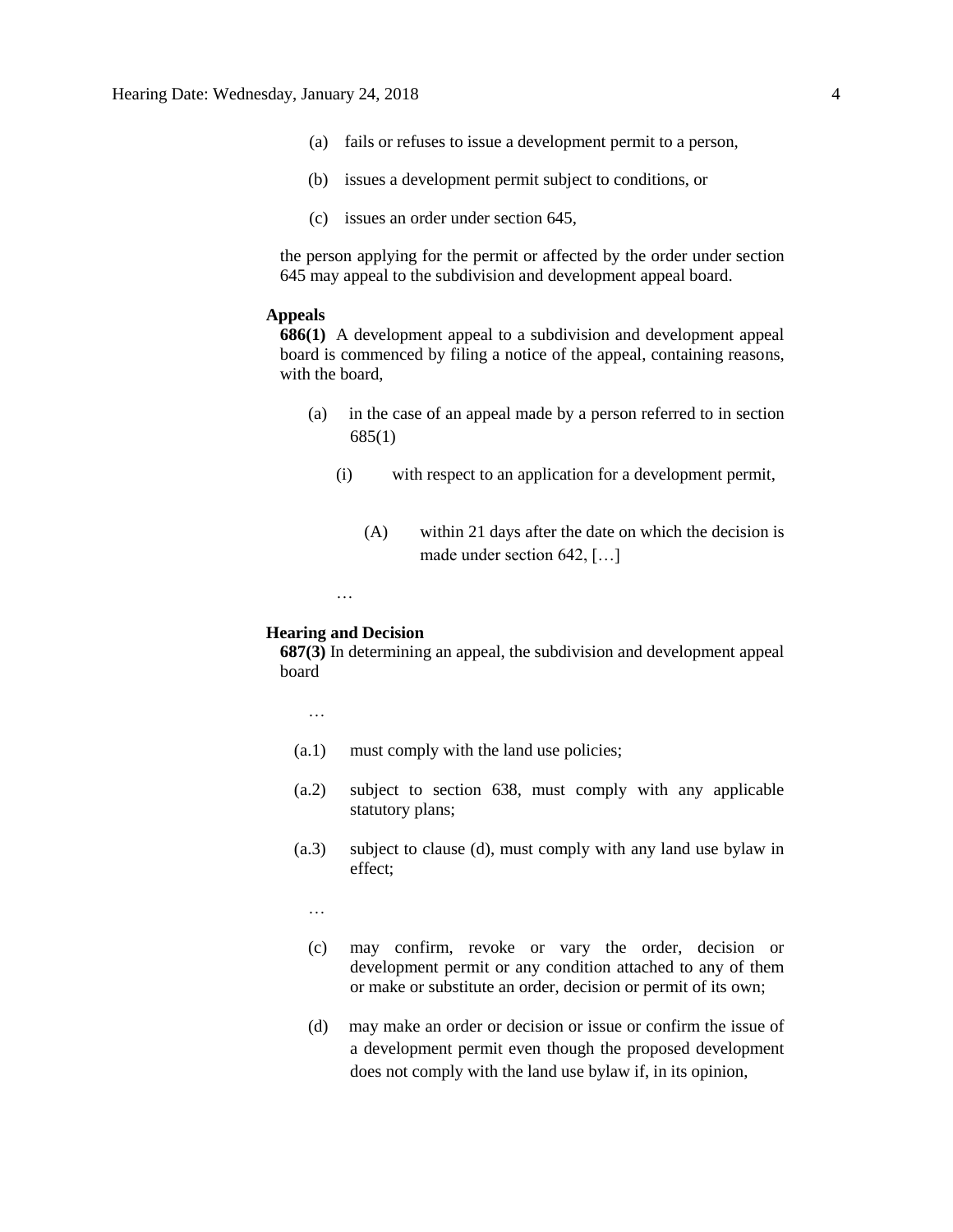- (i) the proposed development would not
	- (A) unduly interfere with the amenities of the neighbourhood, or
	- (B) materially interfere with or affect the use, enjoyment or value of neighbouring parcels of land,

and

(ii) the proposed development conforms with the use prescribed for that land or building in the land use bylaw.

### **General Provisions from the** *Edmonton Zoning Bylaw:*

Under section 115.2(5), **Single Detached Housing** is a **Permitted Use** in **(RSL) Residential Small Lot Zone**.

Under section 7.2(8), **Single Detached Housing** means:

development consisting of a building containing only two Dwellings joined in whole or in part at the side or rear with no Dwelling being placed over another in whole or in part. Each Dwelling has separate, individual, and direct access to Grade. This type of development is designed and constructed as two Dwellings at the time of initial construction of the building. This Use does not include Secondary Suites or Duplexes.

Under Section 6.1(2), **Accessory** means, when used to describe a Use or building, a Use or building naturally or normally incidental, subordinate, and devoted to the principal Use or building, and located on the same lot or Site.

Section 50.1(1) states a Use shall be Accessory to a Permitted or Discretionary Use which is a principal Use on the Site, if such Use complies with the definition of Accessory in this Bylaw. Notwithstanding the foregoing, Accessory parking may be on the same Site as the principal Use or comply with subsection 54.2(2) of this Bylaw.

Section 50.1(2) states Accessory Uses and buildings are permitted in a Zone when Accessory to a principal Use which is a Permitted Use in that same Zone and for which a Development Permit has been issued.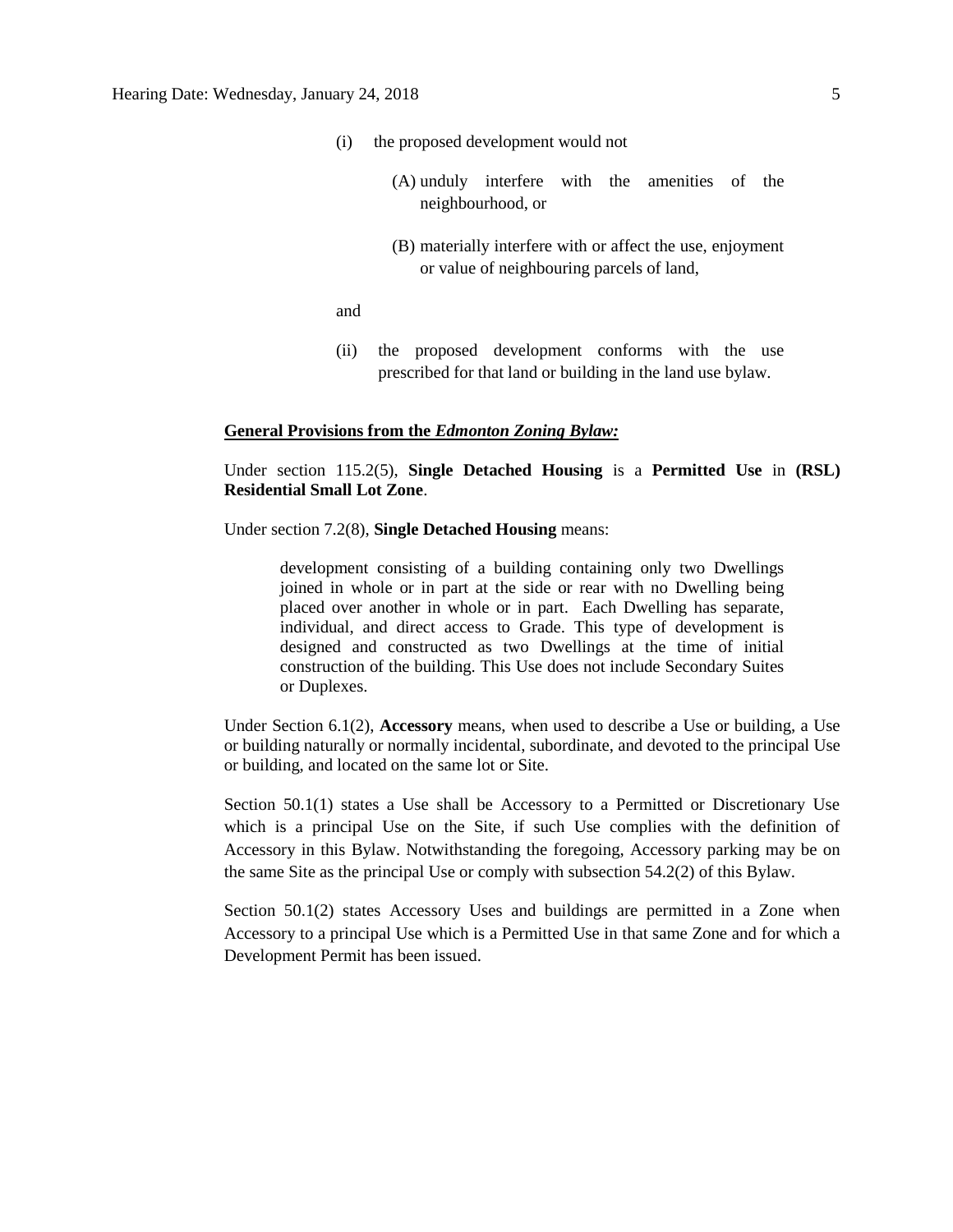Section 115.1 states that the **General Purpose** of the **(RSL) Residential Small Lot Zone**  is:

to provide for smaller lot Single Detached Housing with attached Garages in a suburban setting that provides the opportunity for the more efficient utilization of undeveloped suburban areas and includes the opportunity for Secondary Suites and Garden Suites.

#### *Height*

Section 50.3(3) states an Accessory building or structure shall not exceed 4.3 metres in Height.

Section 52(4) states the Development Officer shall determine Grade by selecting, from the methods listed below, the method that best ensures compatibility with surrounding development:

- a. if the applicant can show by reference to reliable topographical maps that the elevation of the Site varies by no more than one meter in 30 lineal meters, the Development Officer may determine Grade by calculating the average of the highest and lowest elevation on the Site;
- b. the Development Officer may determine Grade by calculating the average of the elevation at the corners of the Site prior to construction as shown on the applicant's grading plan;
- c. the Development Officer may determine Grade by calculating the average elevation of the corners of the buildings on all properties abutting the Site or separated from the Site by a Lane;
- d. for a Site where the highest geodetic elevation at a corner of the front property line is greater than the lowest geodetic elevation at a corner of the rear property line by 2.0 metres or more, the Development Officer may determine Grade by calculating the average elevation of the front corners of the Lot, and along the side property lines a distance equal to the minimum front Setback in the underlying Zone from the front property line. This method is intended for small scale development with a single Principal building and is not intended to be used for Multi-unit Project Developments;
- e. for a Garden Suite, the Development Officer may determine Grade by calculating the average of the elevation of the corners at the Rear Lot Line prior to construction as shown on the applicant's Site Plan; or
- f. the Development Officer may use his variance power to determine Grade by a method other than the ones described in subsection 52.4. If so, this shall be a Class B Discretionary Development.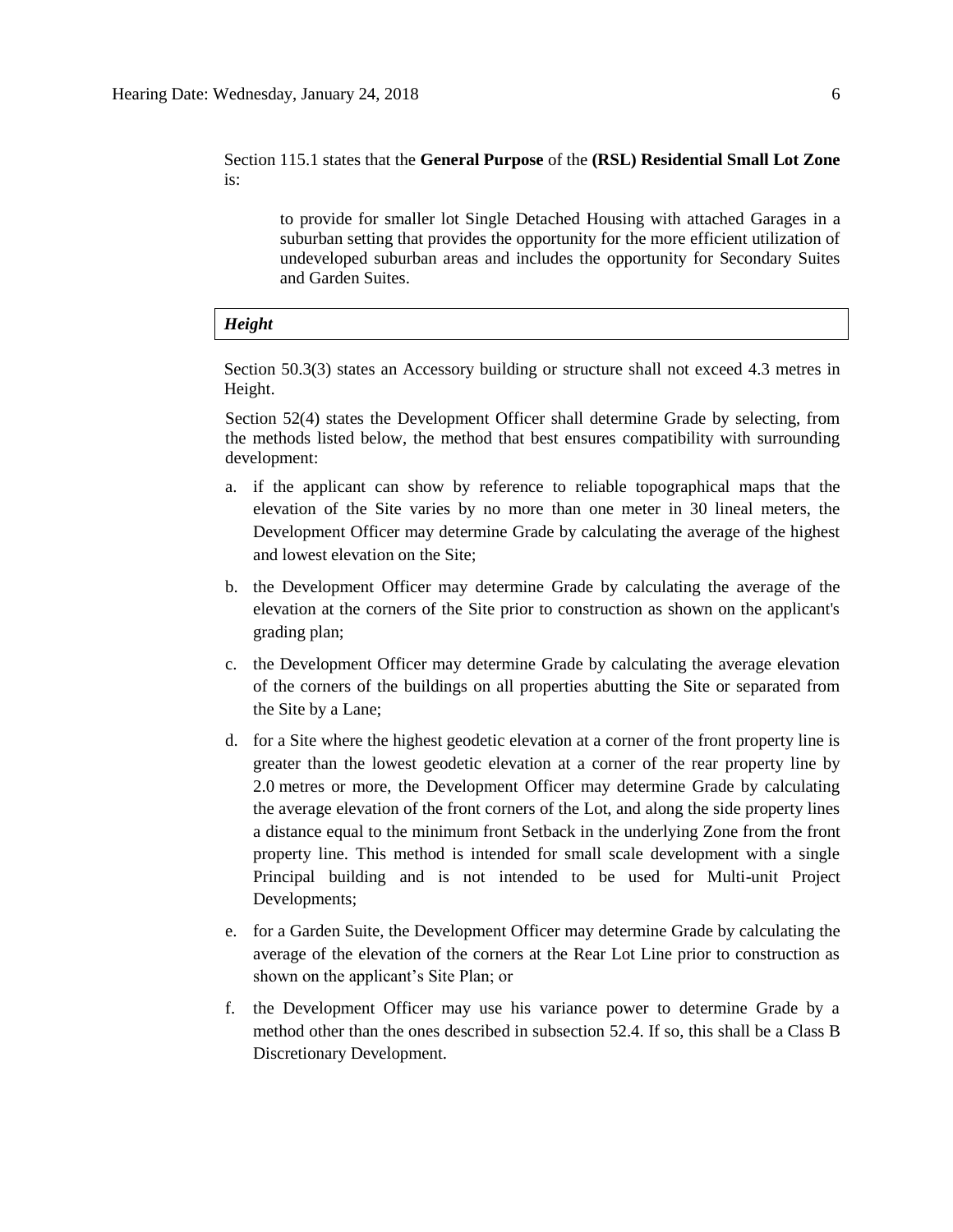## **Development Officer's Determination**

An Accessory building or structure shall not exceed 4.3 m in Height (Section 50.3(3)). [unedited]

## Notice to Applicant/Appellant

Provincial legislation requires that the Subdivision and Development Appeal Board issue its official decision in writing within fifteen days of the conclusion of the hearing. Bylaw No. 11136 requires that a verbal announcement of the Board's decision shall be made at the conclusion of the hearing of an appeal, but the verbal decision is not final nor binding on the Board until the decision has been given in writing in accordance with the *Municipal Government Act*.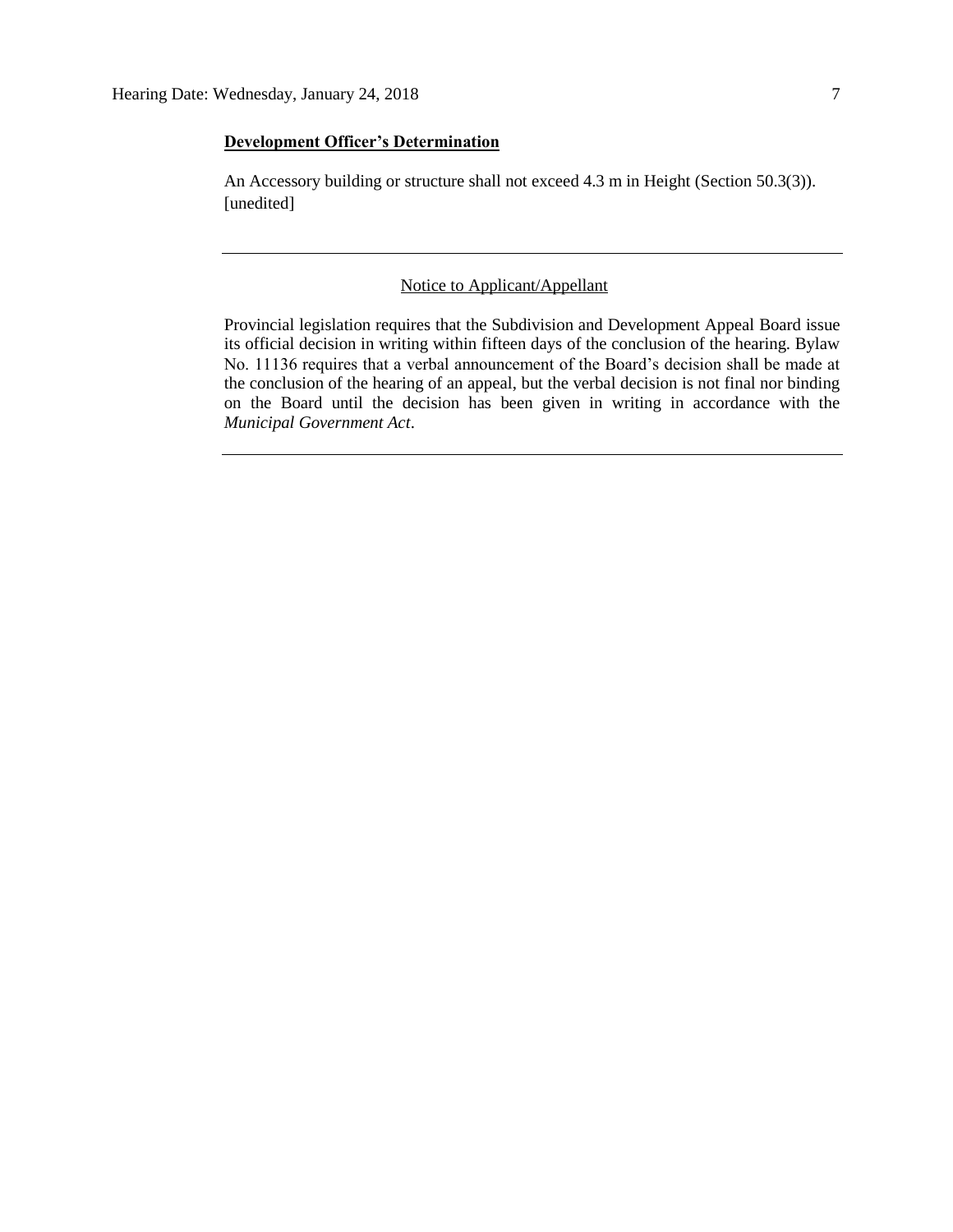| <b>nonfon</b>                                                                                                                                                                                                                                                                                                                                                                                                | <b>Application for</b>                     |                                                                                                                                                                                                                      | Application Date:<br>Printed:<br>Page: | Project Number: 230508286-002<br>NOV 15, 2017<br>January 2, 2018 at 9:56 AM<br>1 of 1 |
|--------------------------------------------------------------------------------------------------------------------------------------------------------------------------------------------------------------------------------------------------------------------------------------------------------------------------------------------------------------------------------------------------------------|--------------------------------------------|----------------------------------------------------------------------------------------------------------------------------------------------------------------------------------------------------------------------|----------------------------------------|---------------------------------------------------------------------------------------|
|                                                                                                                                                                                                                                                                                                                                                                                                              | <b>Minor Development Permit</b>            |                                                                                                                                                                                                                      |                                        |                                                                                       |
| This document is a Development Permit Decision for the development application described below.                                                                                                                                                                                                                                                                                                              |                                            |                                                                                                                                                                                                                      |                                        |                                                                                       |
| Applicant                                                                                                                                                                                                                                                                                                                                                                                                    |                                            | Property Address(es) and Legal Description(s)<br>3392 - CUTLER CRESCENT SW<br>Plan 1320325 Blk 3 Lot 71<br><b>Specific Address(es)</b><br>Entryway: 3392 - CUTLER CRESCENT SW<br>Building: 3392 - CUTLER CRESCENT SW |                                        |                                                                                       |
| <b>Scope of Application</b><br>To construct exterior alterations to an Accessory Building (rear greenhouse (14.02m x 7.93m).                                                                                                                                                                                                                                                                                 |                                            |                                                                                                                                                                                                                      |                                        |                                                                                       |
| <b>Permit Details</b>                                                                                                                                                                                                                                                                                                                                                                                        |                                            |                                                                                                                                                                                                                      |                                        |                                                                                       |
| # of Dwelling Units Add/Remove: 0<br>Client File Reference Number:<br>Minor Dev. Application Fee: Exterior Alterations (Res.)<br>Secondary Suite Included ?: N                                                                                                                                                                                                                                               |                                            | Class of Permit: Class A<br>Lot Grading Needed?: N<br>New Sewer Service Required: N<br>Stat. Plan Overlay/Annex Area: (none)                                                                                         |                                        |                                                                                       |
| I/We certify that the above noted details are correct.                                                                                                                                                                                                                                                                                                                                                       |                                            |                                                                                                                                                                                                                      |                                        |                                                                                       |
| Applicant signature;<br><b>Development Application Decision</b><br>Refused<br><b>Reason for Refusal</b>                                                                                                                                                                                                                                                                                                      |                                            |                                                                                                                                                                                                                      |                                        |                                                                                       |
| An Accessory building or structure shall not exceed 4.3 m in Height (Section 50.3(3).<br><b>Rights of Appeal</b><br>The Applicant has the right of appeal within 14 days of receiving notice of the Development Application Decision, as outlined in<br>Chapter 24, Section 683 through 689 of the Municipal Government Amendment Act.<br>Issue Date: Dec 13, 2017<br>Development Authority: ZIOBER, MELISSA |                                            |                                                                                                                                                                                                                      | Signature:                             |                                                                                       |
| Fees                                                                                                                                                                                                                                                                                                                                                                                                         |                                            |                                                                                                                                                                                                                      |                                        |                                                                                       |
| <b>Fee Amount</b><br>Dev. Application Fee<br>\$166.00<br>\$0.00<br>Total GST Amount:<br><b>Totals for Permit:</b><br>\$166.00                                                                                                                                                                                                                                                                                | <b>Amount Paid</b><br>\$166.00<br>\$166.00 | Receipt#<br>04623310                                                                                                                                                                                                 | <b>Date Paid</b><br>Nov 15, 2017       |                                                                                       |
|                                                                                                                                                                                                                                                                                                                                                                                                              |                                            |                                                                                                                                                                                                                      |                                        |                                                                                       |
|                                                                                                                                                                                                                                                                                                                                                                                                              |                                            |                                                                                                                                                                                                                      |                                        |                                                                                       |
|                                                                                                                                                                                                                                                                                                                                                                                                              |                                            |                                                                                                                                                                                                                      |                                        |                                                                                       |
|                                                                                                                                                                                                                                                                                                                                                                                                              |                                            |                                                                                                                                                                                                                      |                                        |                                                                                       |
|                                                                                                                                                                                                                                                                                                                                                                                                              | THIS IS NOT A PERMIT                       |                                                                                                                                                                                                                      |                                        |                                                                                       |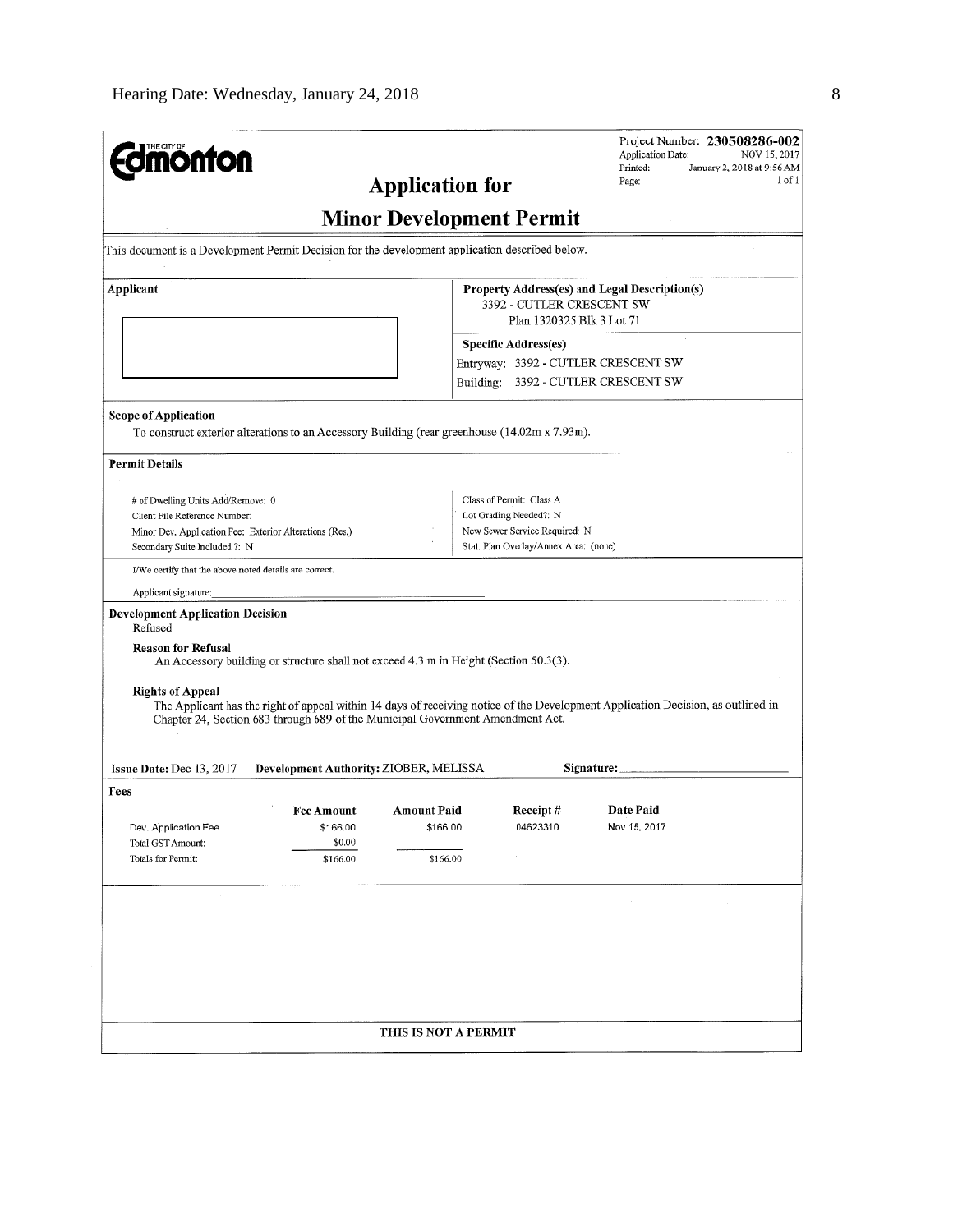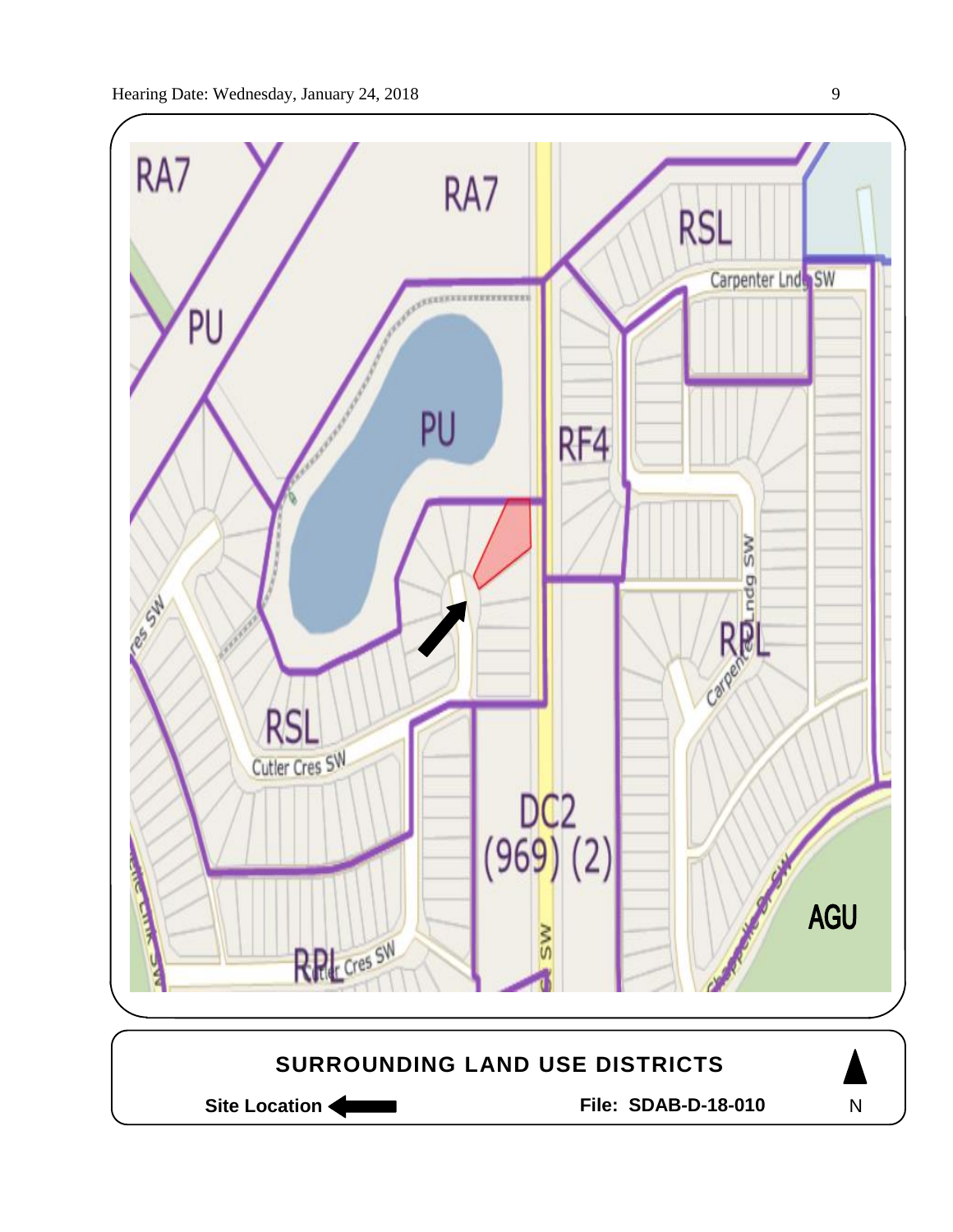### ITEM II: 10:30 A.M. FILE: SDAB-D-18-011

## AN APPEAL FROM THE DECISION OF THE DEVELOPMENT OFFICER BY AN ADJACENT PROPERTY OWNER

APPELLANT:

ADDRESS OF APPELLANT: 9702 - 69 Avenue NW

APPLICATION NO.: 265858612-001

APPLICATION TO: Construct a Semi-Detached House with front uncovered deck, fireplace, rear uncovered deck (irregular shape), and to a demolish an existing Single Detached House and Accessory Building (rear detached Garage)

DECISION OF THE DEVELOPMENT AUTHORITY: **Approved** 

DECISION DATE: December 6, 2017

DATE OF APPEAL: December 28, 2017

NOTIFICATION PERIOD: Dec. 12, 2017 through Jan. 2, 2018

RESPONDENT:

MUNICIPAL DESCRIPTION OF SUBJECT PROPERTY: 9706 - 69 Avenue NW

STATUTORY PLAN: N/A

LEGAL DESCRIPTION: Plan 2306HW Blk 19 Lot 16

ZONE: RF3 Small Scale Infill Development Zone

OVERLAY: Mature Neighbourhood Overlay

*Grounds for Appeal*

The Appellant provided the following reasons for appealing the decision of the Development Authority:

> We would like to appeal the decision to approve a semi-detached house as the existing site does not meet the width requirements.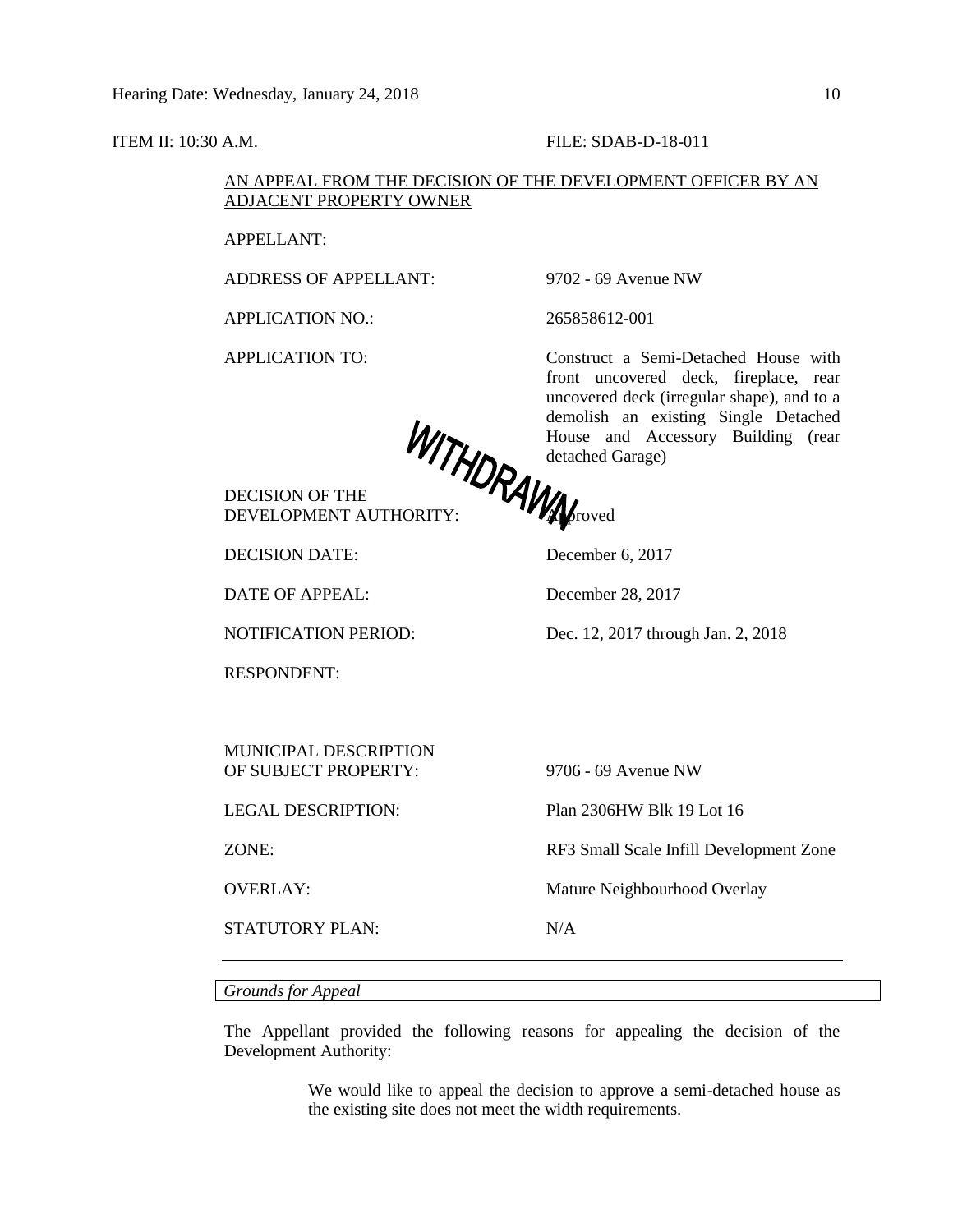We have concern over the encroachment to our property and potential drainage issues and fire hazard with the new development being built closer to our home than what zoning bylaws originally determined to be acceptable.

### *General Matters*

## **Appeal Information:**

The *Municipal Government Act*, RSA 2000, c M-26 states the following:

#### **Grounds for Appeal**

**685(1)** If a development authority

- (a) fails or refuses to issue a development permit to a person,
- (b) issues a development permit subject to conditions, or
- (c) issues an order under section 645,

the person applying for the permit or affected by the order under section 645 may appeal to the subdivision and development appeal board.

**(2)** In addition to an applicant under subsection (1), any person affected by an order, decision or development permit made or issued by a development authority may appeal to the subdivision and development appeal board.

## **Appeals**

**686(1)** A development appeal to a subdivision and development appeal board is commenced by filing a notice of the appeal, containing reasons, with the board,

…

(b) in the case of an appeal made by a person referred to in section 685(2), within 21 days after the date on which the notice of the issuance of the permit was given in accordance with the land use bylaw.

### **Hearing and Decision**

**687(3)** In determining an appeal, the subdivision and development appeal board

…

- (a.1) must comply with the land use policies;
- (a.2) subject to section 638, must comply with any applicable statutory plans;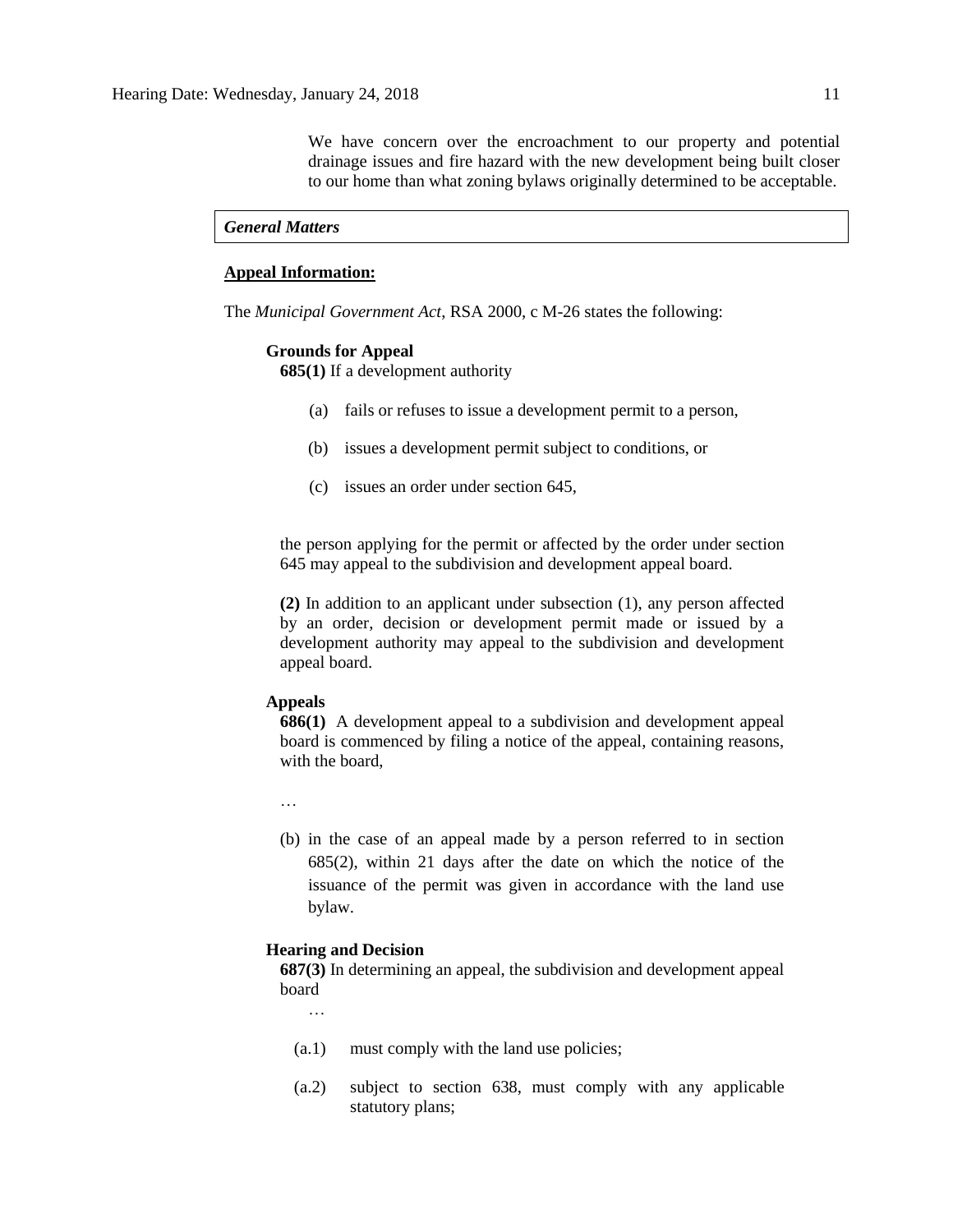- (a.3) subject to clause (d), must comply with any land use bylaw in effect;
	- …
	- (c) may confirm, revoke or vary the order, decision or development permit or any condition attached to any of them or make or substitute an order, decision or permit of its own;
	- (d) may make an order or decision or issue or confirm the issue of a development permit even though the proposed development does not comply with the land use bylaw if, in its opinion,
		- (i) the proposed development would not
			- (A) unduly interfere with the amenities of the neighbourhood, or
			- (B) materially interfere with or affect the use, enjoyment or value of neighbouring parcels of land,

and

(ii) the proposed development conforms with the use prescribed for that land or building in the land use bylaw.

## **General Provisions from the** *Edmonton Zoning Bylaw:*

Under section 140.2(9), **Semi-detached Housing** is a **Permitted Use** in the (RF3) Small Scale Infill Development Zone.

Under section 7.2(7), **Semi-detached Housing** means:

development consisting of a building containing only two Dwellings joined in whole or in part at the side or rear with no Dwelling being placed over another in whole or in part. Each Dwelling has separate, individual, and direct access to Grade. This type of development is designed and constructed as two Dwellings at the time of initial construction of the building. This Use does not include Secondary Suites or Duplexes.

Under section 6.1(31), **Dwelling** means:

a self contained unit comprised of one or more rooms accommodating sitting, sleeping, sanitary facilities, and a principal kitchen for food preparation, cooking, and serving. A Dwelling is used permanently or semi-permanently as a residence for a single Household.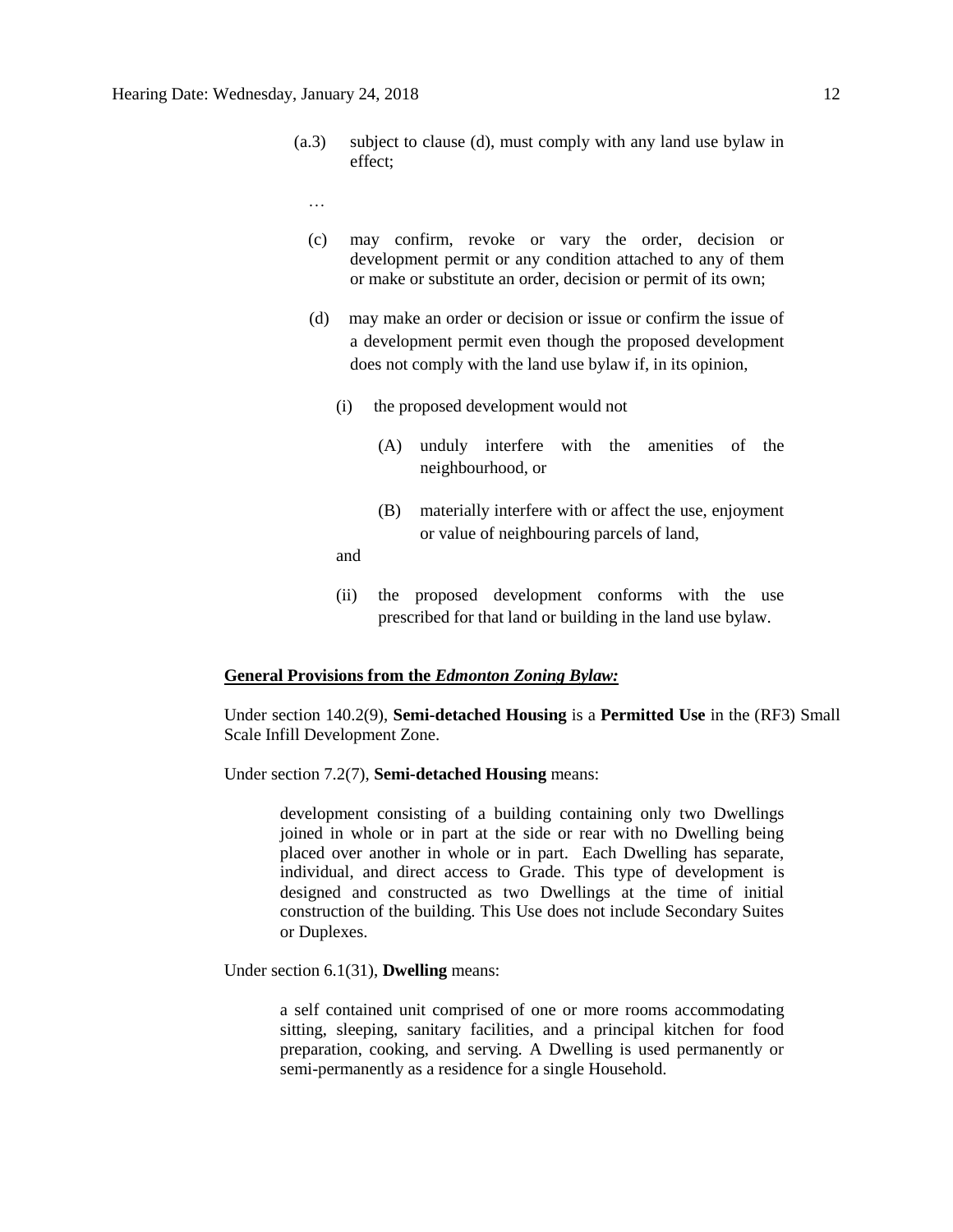Section 814.1 states that the **General Purpose** of the **Mature Neighbourhood Overlay** is:

to regulate residential development in Edmonton's mature residential neighbourhoods, while responding to the context of surrounding development, maintaining the pedestrian-oriented design of the streetscape, and to provide an opportunity for consultation by gathering input from affected parties on the impact of a proposed variance to the Overlay regulations.

Section 140.1 states that the **General Purpose** of the **(RF3) Small Scale Infill Development Zone** is:

to provide for Single Detached Housing and Semi-detached Housing while allowing small-scale conversion and infill redevelopment to buildings containing up to four Dwellings under certain conditions, and including Secondary Suites and Garden Suites.

#### *Site Width*

Section 140.4(3)(b) states "on a non-Corner Lot, the minimum Site Width shall be 13.4 metres, except that if the Dwellings are arranged along the depth of the Site rather than the width, the minimum Site Width may be reduced to 10.0 metres."

#### **Development Officer's Determination**

**Site Width - The width of the site is 13.1m instead of 13.4m (Section 140.4.3.b).** [unedited]

## Notice to Applicant/Appellant

Provincial legislation requires that the Subdivision and Development Appeal Board issue its official decision in writing within fifteen days of the conclusion of the hearing. Bylaw No. 11136 requires that a verbal announcement of the Board's decision shall be made at the conclusion of the hearing of an appeal, but the verbal decision is not final nor binding on the Board until the decision has been given in writing in accordance with the *Municipal Government Act*.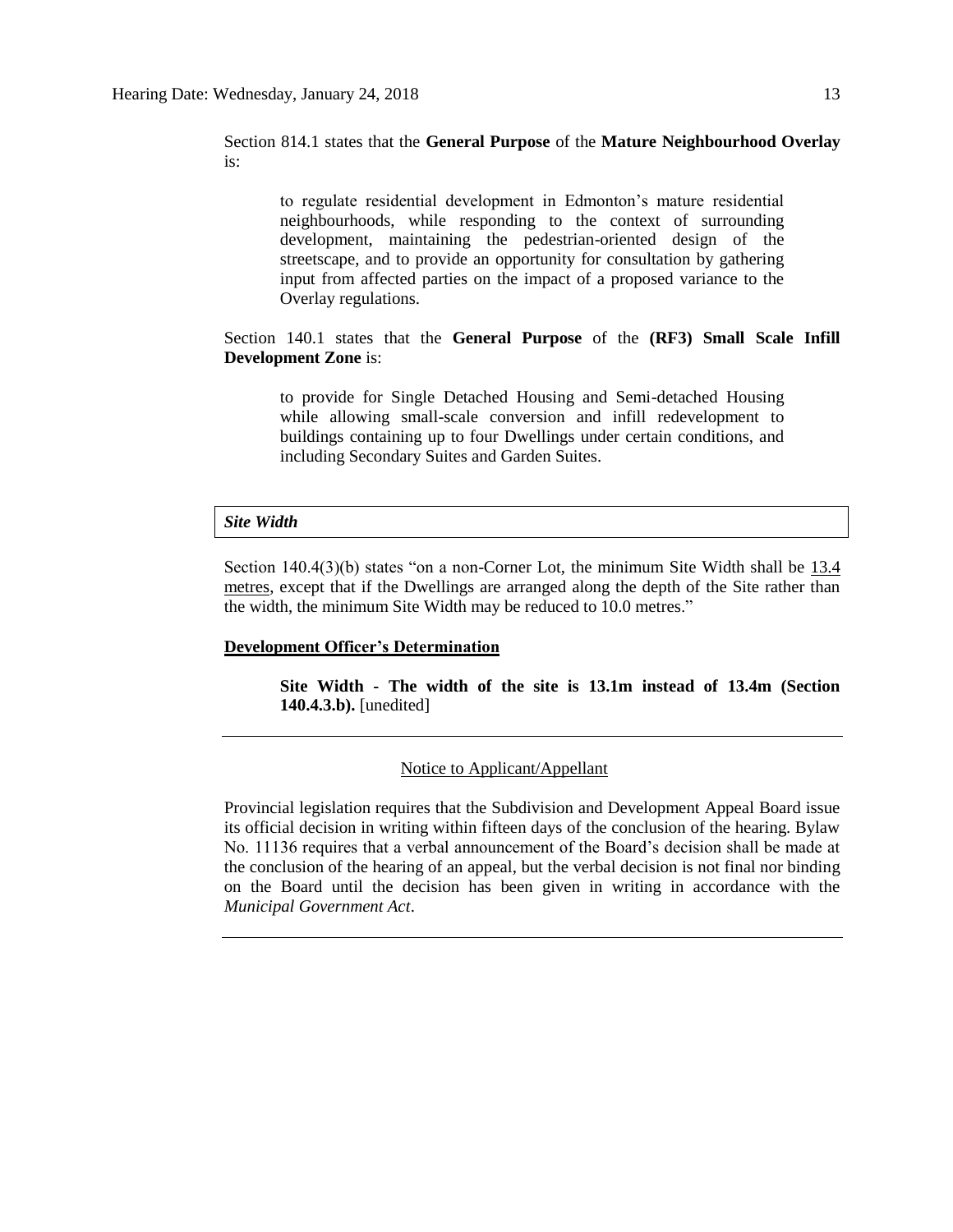| <b>Imónton</b>                                                                                          | Project Number: 265858612-001<br><b>Application Date:</b><br>OCT 30, 2017<br>Printed:<br>January 2, 2018 at 9:28 AM<br>1 of 3<br>Page:      |  |  |
|---------------------------------------------------------------------------------------------------------|---------------------------------------------------------------------------------------------------------------------------------------------|--|--|
|                                                                                                         | <b>Minor Development Permit</b>                                                                                                             |  |  |
| the limitations and conditions of this permit, of the Edmonton Zoning Bylaw 12800 as amended.           | This document is a record of a Development Permit application, and a record of the decision for the undertaking described below, subject to |  |  |
| Applicant                                                                                               | Property Address(es) and Legal Description(s)<br>9706 - 69 AVENUE NW                                                                        |  |  |
|                                                                                                         | Plan 2306HW Blk 19 Lot 16                                                                                                                   |  |  |
|                                                                                                         | <b>Specific Address(es)</b>                                                                                                                 |  |  |
|                                                                                                         | Entryway: 9706 - 69 AVENUE NW                                                                                                               |  |  |
|                                                                                                         | Entryway: 9708 - 69 AVENUE NW                                                                                                               |  |  |
|                                                                                                         | Building: 9706 - 69 AVENUE NW                                                                                                               |  |  |
| <b>Scope of Permit</b><br>existing Single Detached House and Accessory Building (rear detached Garage). | To construct a Semi-Detached House with front uncovered deck, fireplace, rear uncovered deck (irregular shape), and to a demolish an        |  |  |
| <b>Permit Details</b>                                                                                   |                                                                                                                                             |  |  |
| # of Dwelling Units Add/Remove: 2                                                                       | Class of Permit: Class B                                                                                                                    |  |  |
| Client File Reference Number:                                                                           | Lot Grading Needed?: Y                                                                                                                      |  |  |
| Minor Dev. Application Fee: Semi-Detached House                                                         | New Sewer Service Required: Y                                                                                                               |  |  |
| Secondary Suite Included ?: N                                                                           | Stat. Plan Overlay/Annex Area: Mature Neighbourhood Overlay                                                                                 |  |  |
| I/We certify that the above noted details are correct.                                                  |                                                                                                                                             |  |  |
| Applicant signature:                                                                                    |                                                                                                                                             |  |  |
| <b>Development Permit Decision</b><br>Approved                                                          |                                                                                                                                             |  |  |
|                                                                                                         |                                                                                                                                             |  |  |
|                                                                                                         |                                                                                                                                             |  |  |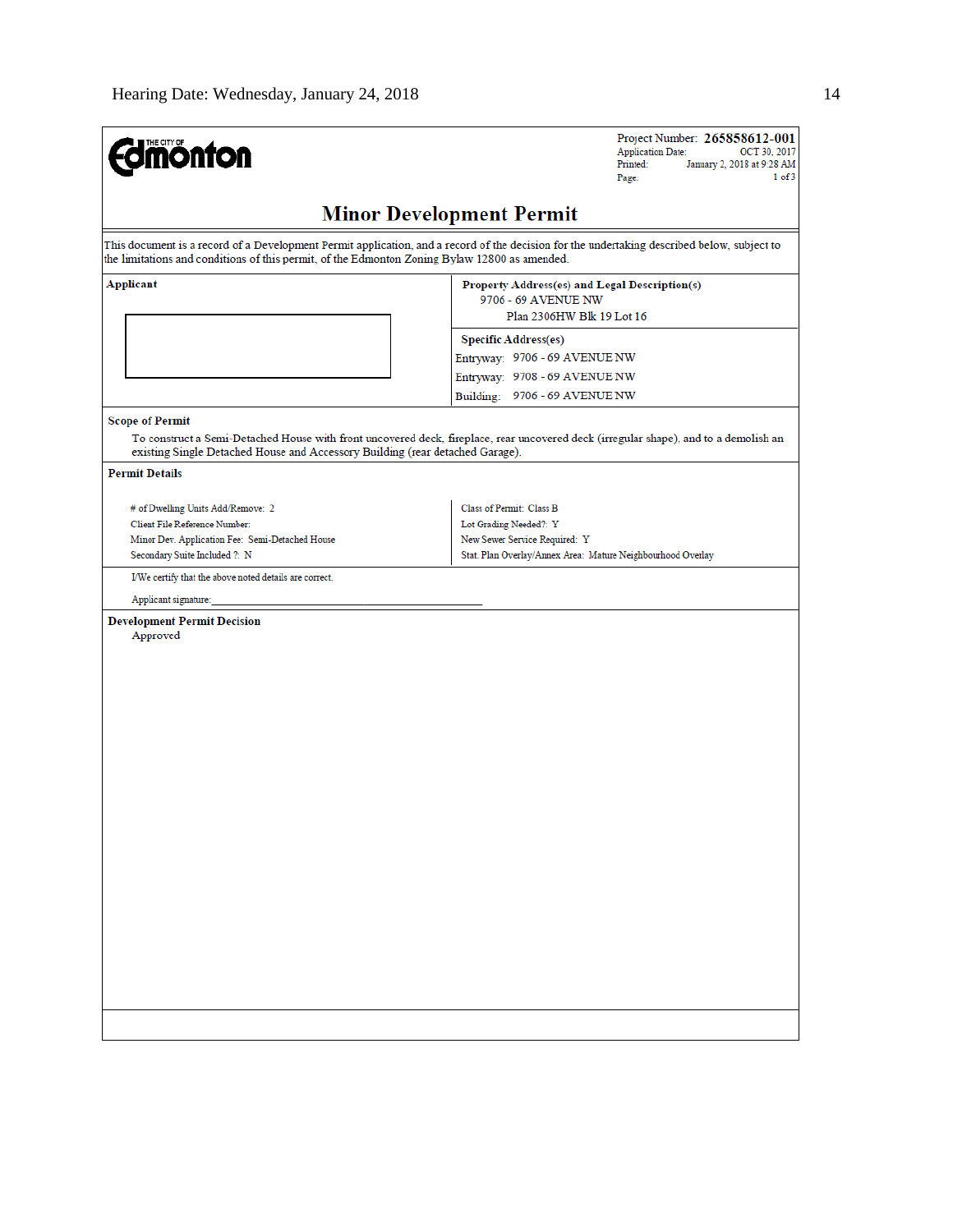| <b>monton</b>                                                                                                                                                                                                                                                                                                                                                                                                                                                                        | Project Number: 265858612-001<br><b>Application Date:</b><br>OCT 30, 2017<br>January 2, 2018 at 9:28 AM<br>Printed:<br>Page: |
|--------------------------------------------------------------------------------------------------------------------------------------------------------------------------------------------------------------------------------------------------------------------------------------------------------------------------------------------------------------------------------------------------------------------------------------------------------------------------------------|------------------------------------------------------------------------------------------------------------------------------|
| <b>Minor Development Permit</b>                                                                                                                                                                                                                                                                                                                                                                                                                                                      |                                                                                                                              |
| <b>Subject to the Following Conditions</b><br>This Development Permit is not valid until the Notification Period expires in accordance to Section 21.1. (Reference Section 17.1)                                                                                                                                                                                                                                                                                                     |                                                                                                                              |
| This Development Permit authorizes the development of a Semi-Detached House with front uncovered deck, fireplace, rear<br>uncovered deck (irregular shape), and to a demolish an existing Single Detached House and Accessory Building (rear detached<br>Garage).                                                                                                                                                                                                                    |                                                                                                                              |
| WITHIN 14 DAYS OF APPROVAL, prior to any demolition or construction activity, the applicant must post on-site a<br>development permit notification sign (Section 20.2)                                                                                                                                                                                                                                                                                                               |                                                                                                                              |
| Immediately upon demolition of the building, the site shall be cleared of all debris.                                                                                                                                                                                                                                                                                                                                                                                                |                                                                                                                              |
| The development shall be constructed in accordance with the stamped and approved drawings.                                                                                                                                                                                                                                                                                                                                                                                           |                                                                                                                              |
| The maximum Height shall not exceed 8.9m, in accordance with Section 52 of the Edmonton Zoning Bylaw 12800.                                                                                                                                                                                                                                                                                                                                                                          |                                                                                                                              |
| Platform Structures located within a Rear Yard or interior Side Yard, and greater than 1.0 m above the finished ground level,<br>excluding any artificial embankment, shall provide Privacy Screening to prevent visual intrusion into Abutting properties.<br>(Reference Section 814.3(9))                                                                                                                                                                                          |                                                                                                                              |
| The maximum number of Dwellings per Site shall be as follows: a maximum of one Single Detached Dwelling per Site, and, where<br>the provisions of this Bylaw are met, up to one Secondary Suite, Garage Suite or Garden Suite. (Reference Section 140.4(17)(a))                                                                                                                                                                                                                      |                                                                                                                              |
| Single Detached Housing/Semi-detached housing requires 1 parking spaces per dwelling; parking may be in tandem as defined in<br>Section 6.1(112) (Reference Schedule 1 of Section 54.2).                                                                                                                                                                                                                                                                                             |                                                                                                                              |
| For Single-detached Housing, Semi-detached Housing and Duplex Housing, a minimum Private Outdoor Amenity Area shall be<br>designated on the Site plan. Neither the width nor length of the Private Outdoor Amenity Area shall be less than 4.0 m. The<br>Private Outdoor Amenity Area may be located within any Yard, other than a Front Yard, and shall be permanently retained as open<br>space, unencumbered by an Accessory Building or future additions. (Reference Section 47) |                                                                                                                              |
| Landscaping shall be installed and maintained in accordance with Section 55.                                                                                                                                                                                                                                                                                                                                                                                                         |                                                                                                                              |
| Frosted or opaque glass treatment shall be used on windows as indicated on the drawings to minimize overlook into adjacent<br>properties (Reference Section 814.3(8)).                                                                                                                                                                                                                                                                                                               |                                                                                                                              |
| <b>ADVISEMENT:</b>                                                                                                                                                                                                                                                                                                                                                                                                                                                                   |                                                                                                                              |
| Any future deck development greater than 0.6m (2ft) in height will require development and building permit approvals.                                                                                                                                                                                                                                                                                                                                                                |                                                                                                                              |
| Any future deck enclosure or cover requires a separate development and building permit approval.                                                                                                                                                                                                                                                                                                                                                                                     |                                                                                                                              |
| Any future basement development requires development and building permit approvals.                                                                                                                                                                                                                                                                                                                                                                                                  |                                                                                                                              |
| Any future additional dwelling such as Secondary Suite shall require a separate development permit application.                                                                                                                                                                                                                                                                                                                                                                      |                                                                                                                              |
| The driveway access must maintain a minimum clearance of 1.5m from the service pedestal and all other surface utilities.                                                                                                                                                                                                                                                                                                                                                             |                                                                                                                              |
| Lot grades must match the Edmonton Dramage Bylaw 16200 and/or comply with the Engineered approved lot grading plans for the<br>area. Contact Drainage Services at 780-496-5576 or lot grading@edmonton.ca for lot grading inspection inquiries.                                                                                                                                                                                                                                      |                                                                                                                              |
| Unless otherwise stated, all above references to "section numbers" refer to the authority under the Edmonton Zoning Bylaw 12800.                                                                                                                                                                                                                                                                                                                                                     |                                                                                                                              |
| An approved Development Permit means that the proposed development has been reviewed against the provisions of this bylaw. It<br>does not remove obligations to conform with other legislation, bylaws or land title instruments including, but not limited to, the                                                                                                                                                                                                                  |                                                                                                                              |
|                                                                                                                                                                                                                                                                                                                                                                                                                                                                                      |                                                                                                                              |
|                                                                                                                                                                                                                                                                                                                                                                                                                                                                                      |                                                                                                                              |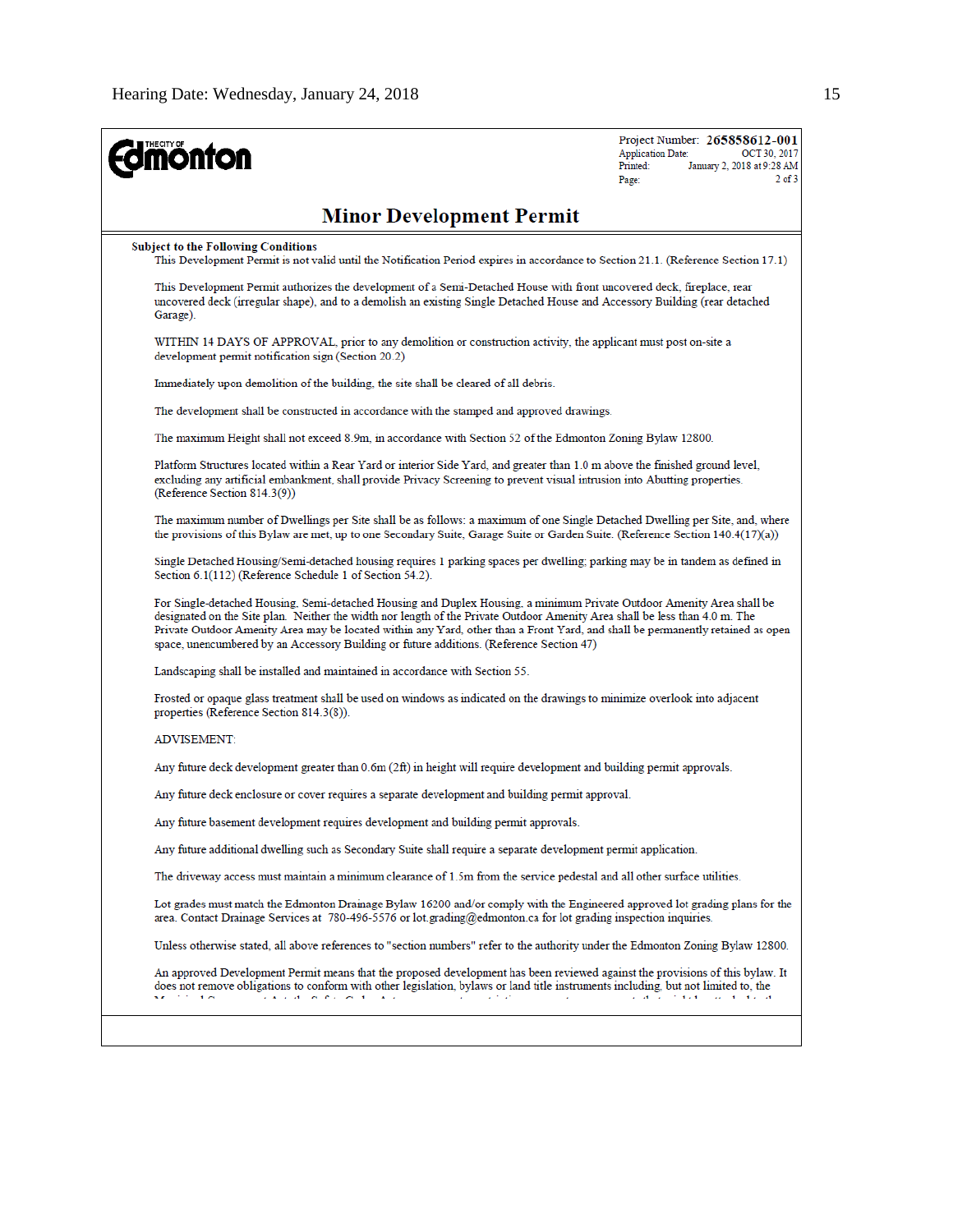| THE CITY OF<br><b>Onfon</b>                                                                           |                   |                                 |          | Project Number: 265858612-001<br><b>Application Date:</b><br>OCT 30, 2017<br>Printed:<br>January 2, 2018 at 9:28 AM<br>$3$ of $3$<br>Page: |  |
|-------------------------------------------------------------------------------------------------------|-------------------|---------------------------------|----------|--------------------------------------------------------------------------------------------------------------------------------------------|--|
|                                                                                                       |                   | <b>Minor Development Permit</b> |          |                                                                                                                                            |  |
| Site.                                                                                                 |                   |                                 |          | Municipal Government Act, the Safety Codes Act or any caveats, restrictive covenants or easements that might be attached to the            |  |
| information.                                                                                          |                   |                                 |          | A Building Permit is required for any construction or change in use of a building. Please contact the 311 Call Centre for further          |  |
| <b>Variances</b><br>Site Width - The width of the site is 13.1m instead of 13.4m (Section 140.4.3.b). |                   |                                 |          |                                                                                                                                            |  |
| <b>Rights of Appeal</b><br>Amendment Act.                                                             |                   |                                 |          | This approval is subject to the right of appeal as outlined in Chapter 24, Section 683 through 689 of the Municipal Government             |  |
| Issue Date: Dec 06, 2017<br>Development Authority: YEUNG, KENNETH<br>Signature:                       |                   |                                 |          |                                                                                                                                            |  |
| Notice Period Begins: Dec 12, 2017                                                                    |                   | <b>Ends:Jan 02, 2018</b>        |          |                                                                                                                                            |  |
| Fees                                                                                                  |                   |                                 |          |                                                                                                                                            |  |
|                                                                                                       | <b>Fee Amount</b> | <b>Amount Paid</b>              | Receipt# | <b>Date Paid</b>                                                                                                                           |  |
| Development Permit Inspection Fee                                                                     | \$200.00          | \$200.00                        | 04594531 | Oct 30, 2017                                                                                                                               |  |
| Sanitary Sewer Trunk Fund                                                                             | \$1,566.00        | \$1,566.00                      | 04594531 | Oct 30, 2017                                                                                                                               |  |
| Dev. Application Fee                                                                                  | \$475.00          | \$475.00                        | 04594531 | Oct 30, 2017                                                                                                                               |  |
| Lot Grading Fee                                                                                       | \$280.00          | \$280.00                        | 04594531 | Oct 30, 2017                                                                                                                               |  |
| <b>Total GST Amount:</b>                                                                              | \$0.00            |                                 |          |                                                                                                                                            |  |
| <b>Totals for Permit:</b>                                                                             | \$2,521.00        | \$2,521.00                      |          |                                                                                                                                            |  |
|                                                                                                       |                   |                                 |          |                                                                                                                                            |  |
|                                                                                                       |                   |                                 |          |                                                                                                                                            |  |
|                                                                                                       |                   |                                 |          |                                                                                                                                            |  |
|                                                                                                       |                   |                                 |          |                                                                                                                                            |  |
|                                                                                                       |                   |                                 |          |                                                                                                                                            |  |
|                                                                                                       |                   |                                 |          |                                                                                                                                            |  |
|                                                                                                       |                   |                                 |          |                                                                                                                                            |  |
|                                                                                                       |                   |                                 |          |                                                                                                                                            |  |
|                                                                                                       |                   |                                 |          |                                                                                                                                            |  |